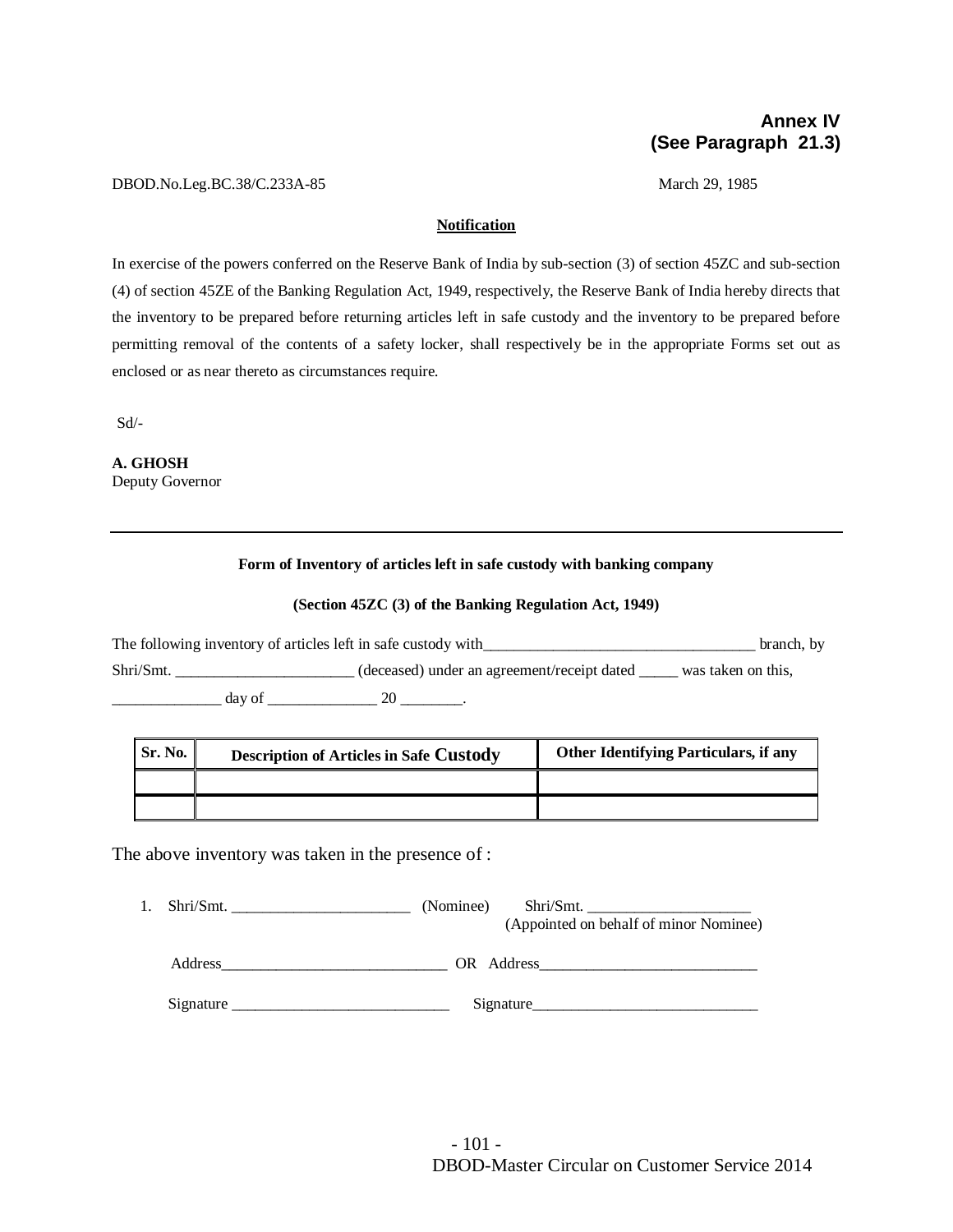I, Shri/Smt. \_\_\_\_\_\_\_\_\_\_\_\_\_\_\_\_\_\_\_\_\_\_\_\_\_\_\_\_\_\_\_\_\_\_\_ (Nominee / appointed on behalf of minor Nominee) hereby acknowledge receipt of the articles comprised and set out in the above inventory together with a copy of the said inventory.

|                                       | (Nominee) Shri/Smt.                                                                                            |
|---------------------------------------|----------------------------------------------------------------------------------------------------------------|
| Signature ___________________________ | (Appointed on behalf of minor Nominee)                                                                         |
| Date & Place <b>Example 20</b>        | Signature Signature Signature Communications and Signature Communications and Signature Communications and Sig |
|                                       | Date & Place                                                                                                   |

## **Form of Inventory of Contents of Safety Locker Hired from Banking Company**

# **(Section 45ZE (4) of the Banking Regulation Act, 1949)**

The following inventory of contents of Safety Locker No. \_\_\_\_\_\_\_\_\_\_\_\_ located in the Safe Deposit Vault of \_\_\_\_\_\_\_\_\_\_\_\_\_\_\_\_, \_\_\_\_\_\_\_\_\_\_\_\_\_\_\_\_\_\_ Branch at \_\_\_\_\_\_\_\_\_\_\_\_\_\_.

\* hired by Shri/Smt. \_\_\_\_\_\_\_\_\_\_\_\_\_\_\_\_\_\_\_\_\_\_\_\_\_\_ deceased in his/her sole name.

| * hired by Shri/Smt. (i) | (deceased) |
|--------------------------|------------|
| (ii)                     | Jointly    |
| (iii)                    |            |

was taken on this example of the day of the set of the 20  $\pm$ 

| Sr. No. I | <b>Description of Articles in Safety Locker</b> | <b>Other Identifying Particulars, if any</b> |
|-----------|-------------------------------------------------|----------------------------------------------|
|           |                                                 |                                              |
|           |                                                 |                                              |

For the purpose of inventory, access to the locker was given to the Nominee/and the surviving hirers

- who produced the key to the locker.
- by breaking open the locker under his/her/their instructions.

The above inventory was taken in the presence of:

|         | (Nominee) |             |  |
|---------|-----------|-------------|--|
|         |           | (Signature) |  |
| or      |           |             |  |
|         | (Nominee) |             |  |
| Address |           | (Signature) |  |

DBOD-Master Circular on Customer Service 2014 - 102 -